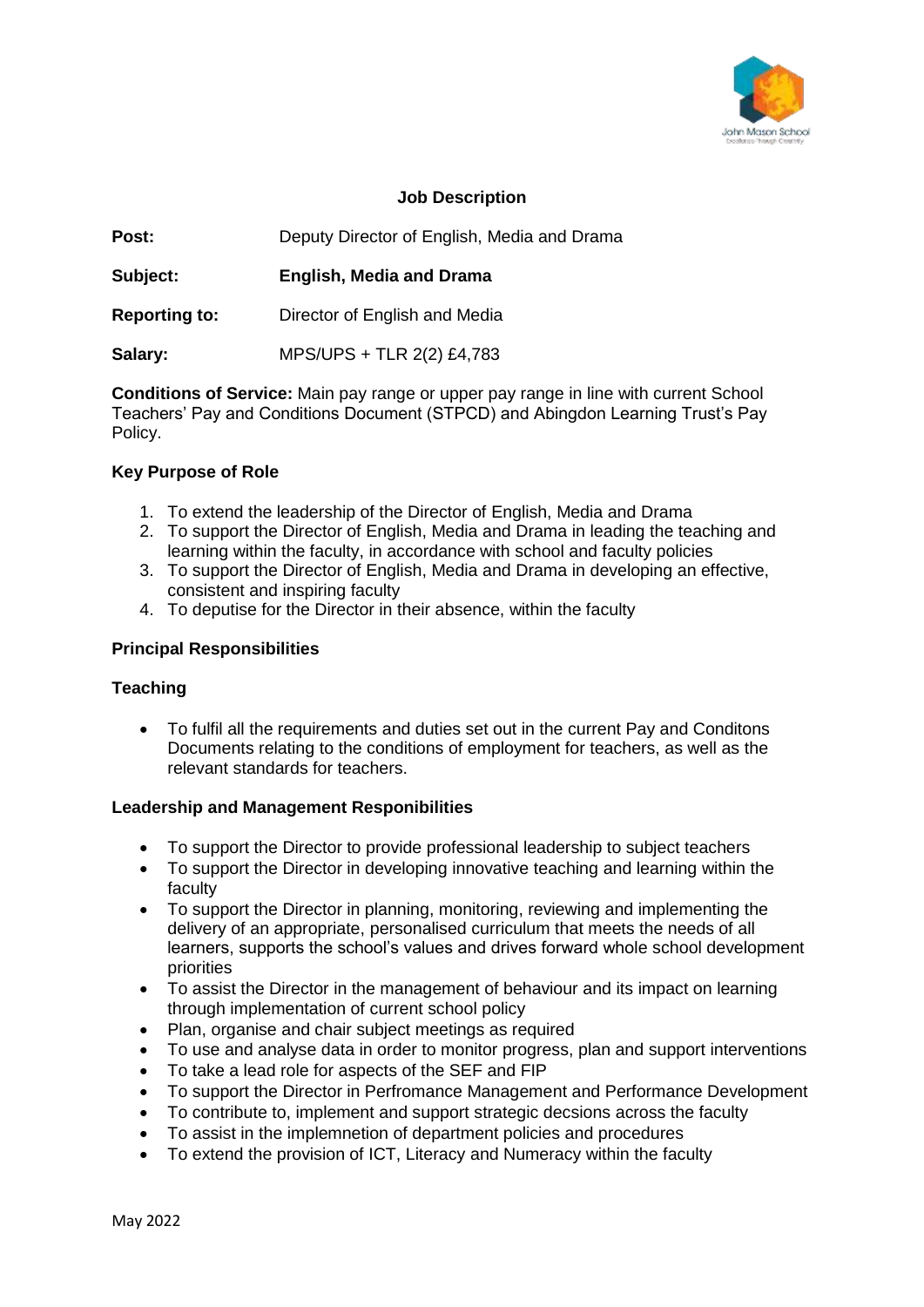

 To support and encourage all activities that give English, Media and Drama an increased profile in the school community, such as enrichment activities.

# **Safeguarding**

Abingdon Learning Trust is committed to safeguarding and promoting the welfare of children. All staff must be willing to undergo child protection screening appropriate to the post, including checks with past employers and the Disclosure and Barring Service.

The points below are a requirement for the postholder of this position:

- A knowledge and keen awareness of Safeguarding matters and an ability to demonstrate personal values and beliefs in accordance with the Trust's Safeguarding Policy
- Display commitment to the protection and safeguarding of children and young people
- A strong appreciation of child protection issues and the capacity of acting in accordance with the Trust's Safeguarding policy
- Reading, understanding and following all aspects of the Trust's Safeguarding policies and processes
- Comply with safeguarding training expectations

Your contract of employment is directly with The Abingdon Learning Trust (the Trust). Your main place of work will be John Mason School, but you may be deployed to work at any school within the Trust and carry out those duties that may be reasonably required in relation to such deployment. This will depend upon the role, timetabling and organisational needs of the schools in the Trust and your own individual professional development needs. Any change to your main place of work will be discussed and agreed with you, in advance.

Signed: (employee):

Signed: (on behalf of the Academy):

Date: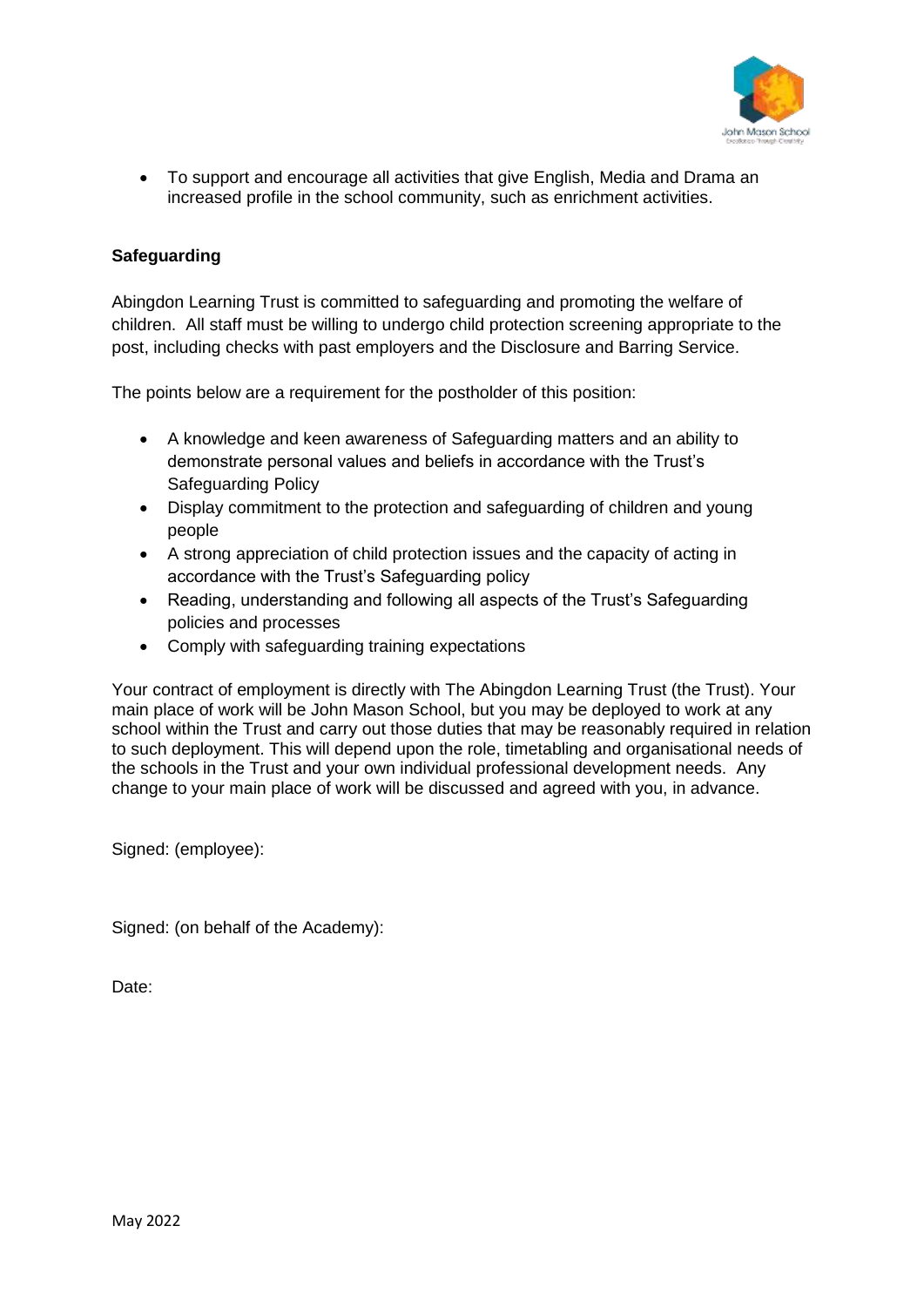

# **APPENDIX TO TEACHERS' JOB DESCRIPTION**

## **Teachers' Standards**

## **Set high expectations which inspire, motivate and challenge pupils**

- Establish a safe and stimulating environment for pupils, rooted in mutual respect;
- Set goals that stretch and challenge pupils of all backgrounds, abilities and dispositions;
- Demonstrate consistently the positive attitudes, values and behaviour which are expected of pupils.

## **Promote good progress and outcomes by pupils**

- Be accountable for pupils' attainment, progress and outcomes;
- Be aware of pupils' capabilities and their prior knowledge, and plan teaching to build on these;
- Guide pupils to reflect on the progress they have made and their emerging needs;
- Demonstrate knowledge and understanding of how pupils learn and how this impacts on teaching;
- Encourage pupils to take a responsible and conscientious attitude to their own work and study.

## **Demonstrate good subject and curriculum knowledge**

- Have a secure knowledge of the relevant subject(s) and curriculum areas, foster and maintain pupils' interest in the subject, and address misunderstandings;
- Demonstrate a critical understanding of developments in the subject and curriculum areas, and promote the value of scholarship;
- Demonstrate an understanding of and take responsibility for promoting high standards of literacy, articulacy and the correct use of standard English, whatever the teacher's specialist subject;
- If teaching early reading, demonstrate a clear understanding of systematic synthetic phonics;
- If teaching early mathematics, demonstrate a clear understanding of appropriate teaching strategies.

#### **Plan and teach well-structured lessons**

- Impart knowledge and develop understanding through effective use of lesson time;
- Promote a love of learning and children's curiosity;
- Set homework and plan other out-of-class activities to consolidate and extend the knowledge and understanding pupils have acquired;
- Reflect systematically on the effectiveness of lessons and approaches to learning;
- Contribute to the design and provision of an engaging curriculum within the relevant subject area(s).

# **Adapt teaching to respond to the strengths and needs of all pupils**

- Know when and how to differentiate appropriately, using approaches which enable pupils to be taught effectively;
- Have a secure understanding of how a range of factors can inhibit pupils' ability to learn, and how best to overcome these;
- Demonstrate an awareness of the physical, social and intellectual development of children, and know how to adapt teaching to support pupils' education at different stages of development;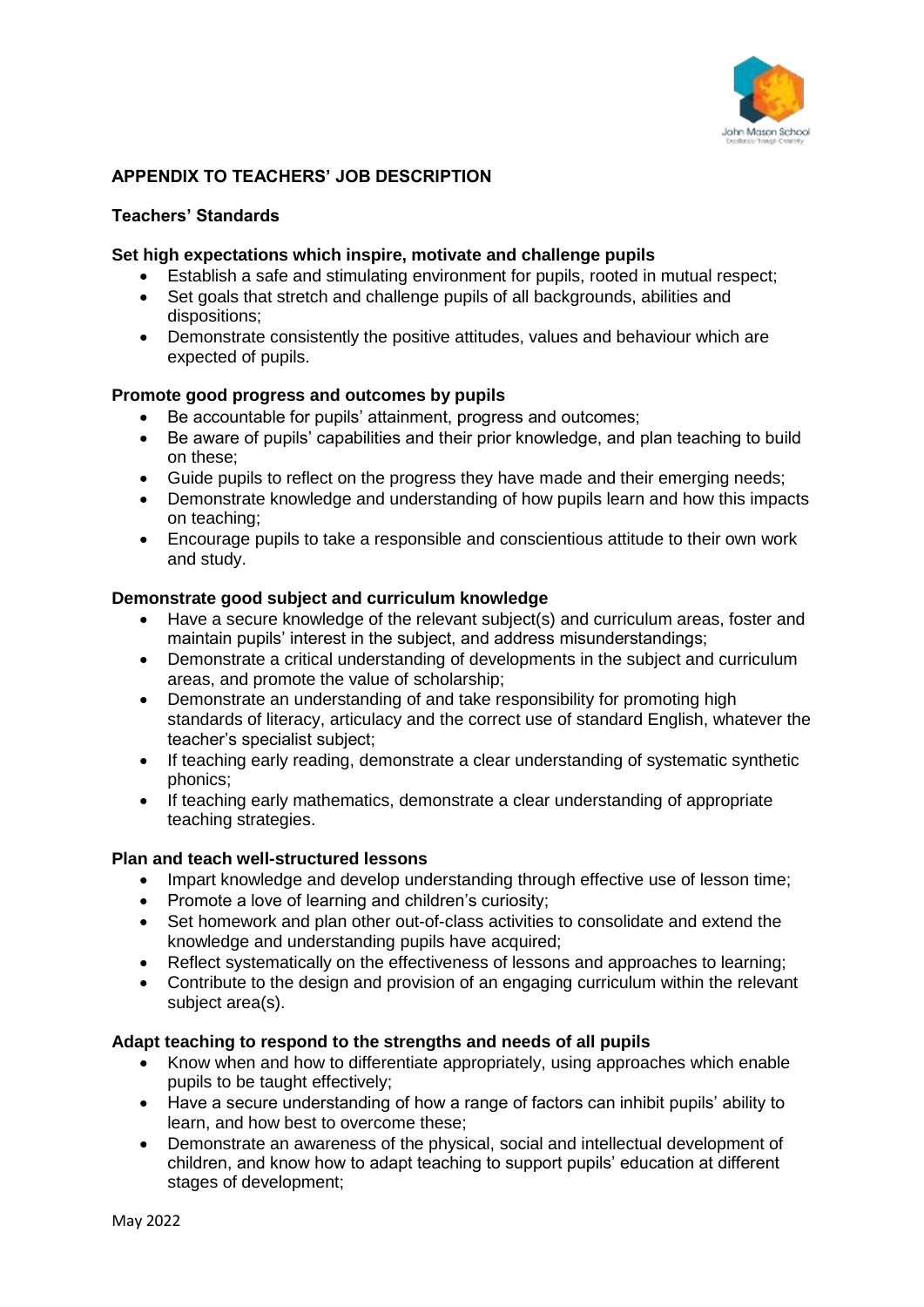

 Have a clear understanding of the needs of all pupils, including those with special educational needs; those of high ability; those with English as an additional language; those with disabilities; and be able to use and evaluate distinctive teaching approaches to engage and support them.

## **Make accurate and productive use of assessment**

- Know and understand how to assess the relevant subject and curriculum areas, including statutory assessment requirements;
- Make use of formative and summative assessment to secure pupils' progress;
- Use relevant data to monitor progress, set targets, and plan subsequent lessons;
- Give pupils regular feedback, both orally and through accurate marking, and encourage pupils to respond to the feedback.

#### **Manage behaviour effectively to ensure a good and safe learning environment**

- Have clear rules and routines for behaviour in classrooms, and take responsibility for promoting good and courteous behaviour both in classrooms and around the school, in accordance with the school's behaviour policy;
- Have high expectations of behaviour, and establish a framework for discipline with a range of strategies, using praise, sanctions and rewards consistently and fairly;
- Manage classes effectively, using approaches which are appropriate to pupils' needs in order to involve and motivate them;
- Maintain good relationships with pupils, exercise appropriate authority, and act decisively when necessary.

#### **Fulfil wider professional responsibilities**

- Make a positive contribution to the wider life and ethos of the school;
- Develop effective professional relationships with colleagues, knowing how and when to draw on advice and specialist support;
- Deploy support staff effectively;
- Take responsibility for improving teaching through appropriate professional development, responding to advice and feedback from colleagues;
- Communicate effectively with parents with regard to pupils' achievements and wellbeing.

# **Personal and Professional Conduct**

A teacher is expected to demonstrate consistently high standards of personal and professional conduct. The following statements define the behaviour and attitudes which set the required standard for conduct throughout a teacher's career.

- Teachers uphold public trust in the profession and maintain high standards of ethics and behaviour, within and outside school, by:
	- o treating pupils with dignity, building relationships rooted in mutual respect, and at all times observing proper boundaries appropriate to a teacher's professional position;
	- o having regard for the need to safeguard pupils' well-being, in accordance with statutory provisions
	- o showing tolerance of and respect for the rights of others;